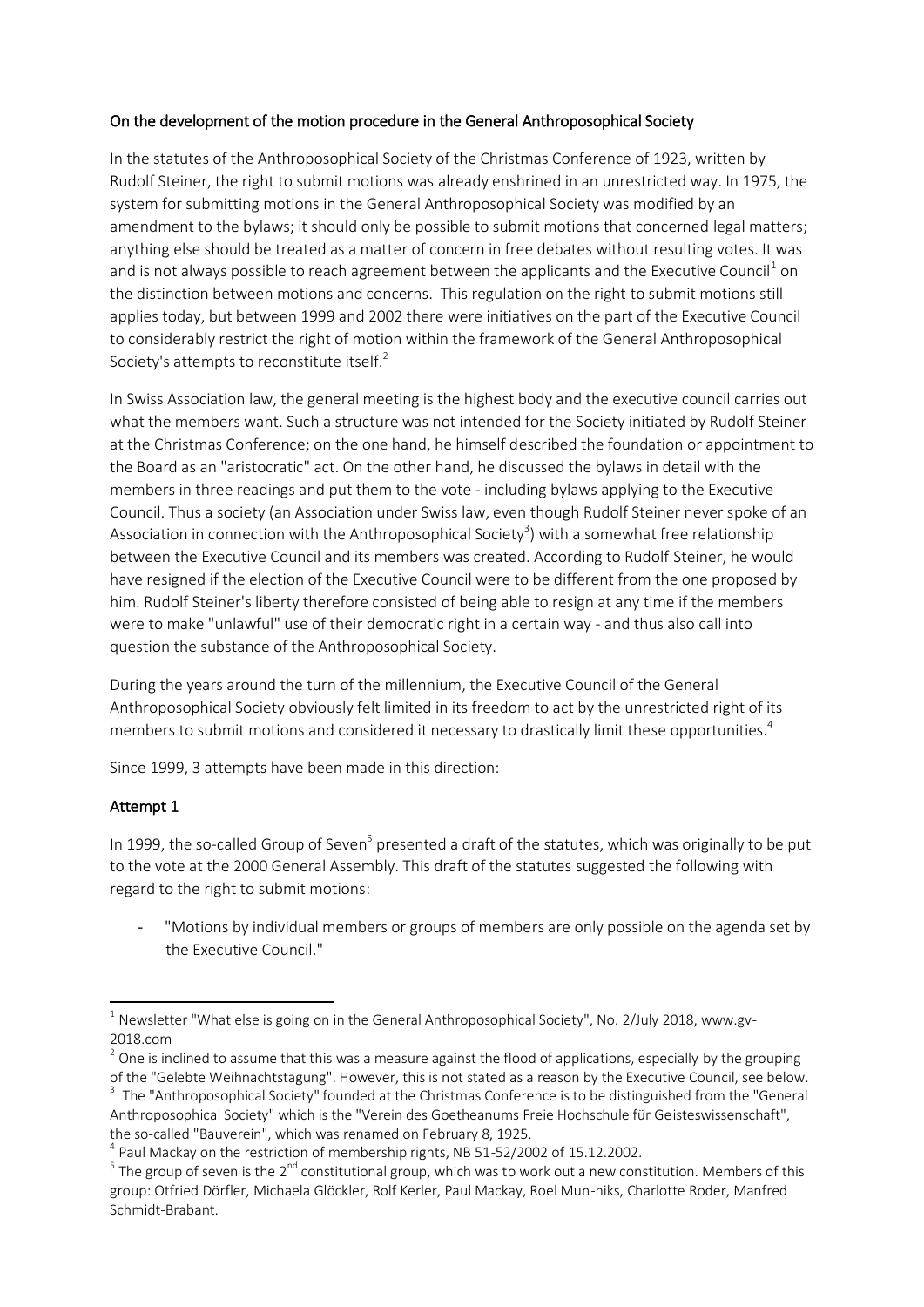- "Society resolutions are only valid when they are passed by both the General Secretaries Assembly and by the General Assembly."
- The General Secretaries' Assembly should be established as a body of the Society with rules of procedure for this body determined by the Executive Council. The draft of these rules of procedure stipulates that General Secretaries may not only be appointed - but may also be removed - by the Executive Council on the proposal of the National Societies.

This would have severely restricted the ability of members to submit motions. (The motions for the General Assembly 2017 and also the member motions of 2018, for example, could not have been submitted according to these regulations). At a meeting with members of a former commission<sup>6</sup> and the Executive Council, massive criticism was already voiced on central points of the draft statute. This led to the decision of the Group of Seven not to present the draft statutes of membership, although a meeting had already been called for this purpose. Instead of the draft statutes, a "wastepaper basket"<sup>7</sup> was presented in which the draft had been "thrown". This so-called "wastebasket statute" has not been published in the news bulletin. This attempt to give the constitution an extremely authoritative form which massively restricts the right of self-determination of the members as well as the National Societies, is largely unknown in the membership and even in leadership circles.<sup>8</sup>

# Attempt 2

At the 2001 General Assembly<sup>9</sup>, Rembert Biemond submitted and negotiated a motion to change the members' right of motion, which included for the following regulation:

Motions for the Ordinary General Meeting may be submitted by members provided that the proposal is signed by at least 2 percent of the members (based on the number of members in the previous year); and furthermore, by the Executive Council, the General Secretaries and the auditors."

This rule would have meant that applications could only have been made if they had been submitted jointly by about 900 members. A motion by Ulrich Hölder to postpone Rembert Biemond's motion and to have a weekend meeting on the right of application was accepted. So the right of motion remained unchanged. Almost the entire Executive Council had voted against the postponement<sup>10</sup>, i.e. supported R. Biemond's proposal. Gerhard von Beckerath wrote: "Rembert Biemond told the meeting on motions on 10 and 11 November 2001 in Dornach that he had only submitted this motion in agreement with the Executive Council." He also stated that he was not sticking to the motion.<sup>1112</sup>

<sup>1</sup>  $^6$  This was the first working group on the Constitution; see Bulletin (NB) No. 44 of 1.11.1998.

 $^7$  NB No. 48 of 28.11.1999 and No. 49 of 05.12.1999 as well as "Urteilsgrundlagen für die Bildung einer gegenwartsgerechten Gestalt der Anthroposophischen Gesellschaft" by Gerhard von Beckerath et al., private print 1999.

 $88$  This draft of the statutes, the so-called "wastepaper basket draft", was published in "Urteilsgrundlagen für die Bildung einer gegenwartsgerechten Gestalt der Anthroposophischen Gesellschaft" by Gerhard von Beckerath et al., private print 1999, and can be requested as a copy from the author.

 $^9$  NB 18 of 29.04.2001

<sup>&</sup>lt;sup>10</sup> From an interesting correspondence between Paul Mackay and Detlef Oluf Böhm, self-published by the latter in "Dokumentation zum individuelle Antragsrecht und zur Geschichte eines Ordnungsantrags", November 2001, according to which all board members except Paul Mackay voted against the motion.

 $11$  From an undated report by Gerhard von Beckerath for the Frankfurt model groups.

 $12$  This is confirmed by the report by Detlef Oluf Böhm in "Mitteilungen aus der anthroposophischen Arbeit in Deutschland", No. 218, Christmas 2001.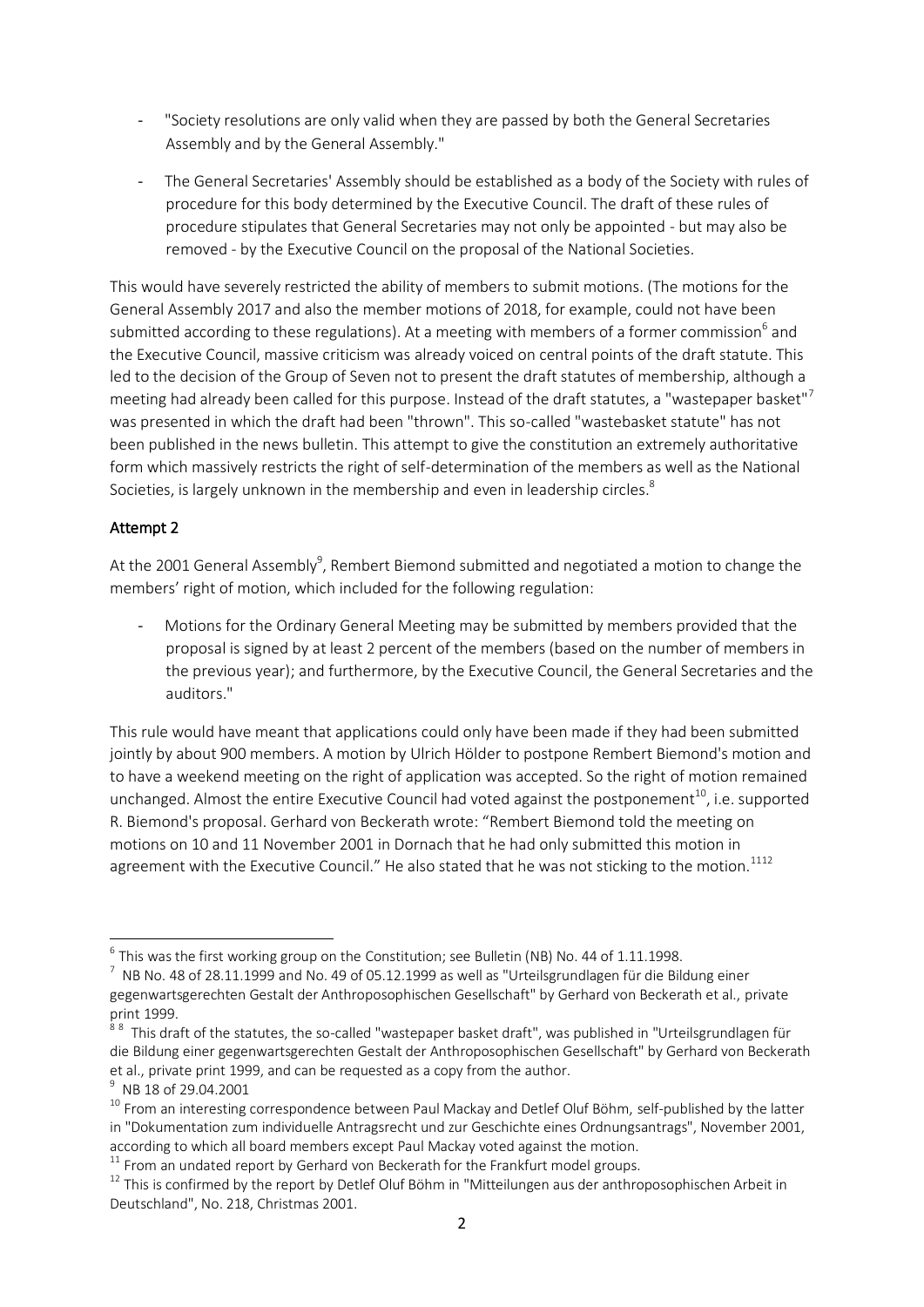### Intermezzo

On 10 and 11 November 2001, the conference on motions was held at the Goetheanum. Controversial points of view were discussed and a common process seemed to emerge, but that did not seem to be the intention of all participants. Ulrich Rösch's report ends: "Paul Mackay ended the meeting, but left open how this work could and should be continued."<sup>13</sup>

A further meeting was held in Stuttgart on 9 February 2002 without any agreements being reached. Here are 2 comments from the reports of the meeting<sup>14</sup>:

- 1. In November [at the first meeting] it had already become apparent that the danger for the individual right of motion for the members at general assemblies was off the table according to Paul Mackay."<sup>15</sup>
- 2. In a footnote it was stated: "Rembert Biemond with the internal approval of the Executive Council - had proposed at the 2001 General Assembly to drastically restrict the individual right to submit proposals."<sup>16</sup>

No further events and discussions have taken place. Shortly afterwards, the Executive Council initiative to "solve" the constitutional question was announced (reconstitution of the Christmas Conference Society, declaration of 23 March 2002<sup>17</sup>). In connection with this initiative, another attempt was made to restrict the right to submit motions.

## Attempt 3

At the reconstitution meeting for the General Anthroposophical Society (WTG<sup>18</sup>) on 28 and 29 December 2002, a voting marathon (amendments to the statutes and numerous motions, a total of approx. 45 votes) was held and decided as follows (from the minutes):

#### Draft Resolution 7

In Article 10 [of the Statutes of the Christmas Conference Society], a third paragraph is inserted with the following wording:

*"The invitations to the Annual General Meeting and to the Extraordinary General Meeting, i.e. to General Meetings, shall be published in the Society's organ. Motions may only refer to the announced agenda."*

Two amendments were tabled to this draft decision. Ulf Waltz makes and justifies the motion not to accept the restriction of the right of motion to the fixed agenda items formulated in the draft resolution and thus to delete the last sentence of the draft resolution. Ursula Piffaretti's motion proposes to clarify the last sentence of the proposed resolution, i.e. to replace it with the following sentence: "Motions may only relate to those matters for resolution which are included in the announced agenda ". Bodo from Plato comments on this.

1

 $^{13}$  NB 48 of 25.11.2001, see also NB 12 of 17.3.2002 and NB 17 of 21.4.2002

<sup>&</sup>lt;sup>14</sup> Communications from anthroposophical work in Germany, IV/2001 and NB 48 of 25.11.2002

 $15$  This turned out to be an error: see attempt 3.

<sup>16</sup> NB 12 of 17.3.2002, footnote 2

<sup>17</sup> NB 17 of 21.4.2002

 $^{18}$  This AAG-WTG was to be the Christmas Conference Society, which was to be revived by this extraordinary general meeting. Two groups of members filed a lawsuit against this action and court proceedings were held. The courts ruled that this AAG-WTG was not an Association under Swiss law. Therefore, the current amendments to the Articles of Association of 2002 have no effect. Within the scope of this article, only the initiatives of the Executive Council to restrict or de facto abolish the right of motion for the members shall be presented.